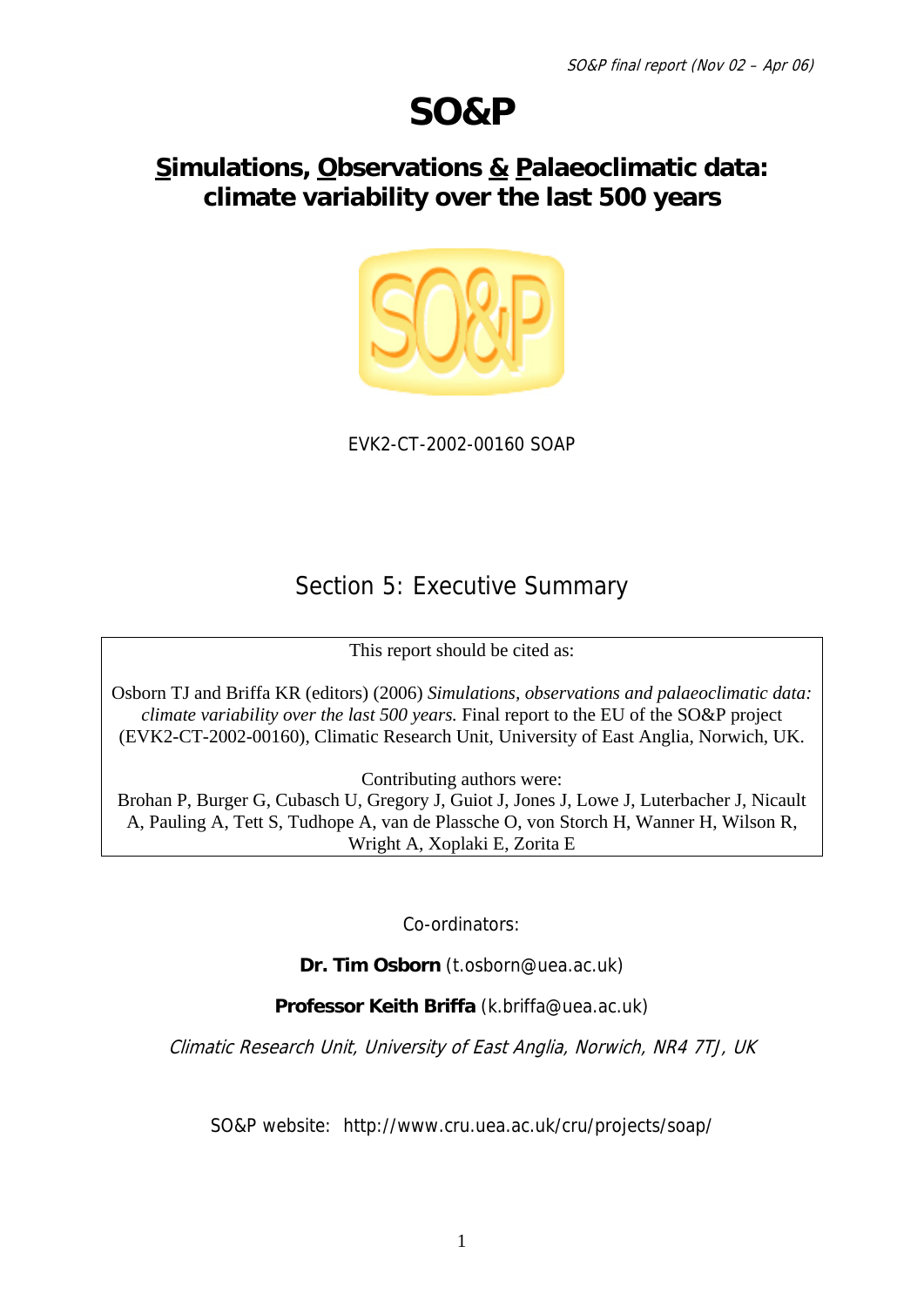## **Section 5: Overall Executive Summary**

| Contract no.: | <b>EVK2-CT2002-00160</b>                                                                              | Project period: | November 2002 to April 2006 |
|---------------|-------------------------------------------------------------------------------------------------------|-----------------|-----------------------------|
| Title:        | SO&P: Simulations, Observations & Palaeoclimatic data: climate variability over the last<br>500 years |                 |                             |

#### **Objectives:**

- Provide improved, quantitative reconstructions of the variability of climate over the last five centuries.
- Undertake and analyze climate model (GCM) simulations to quantify the changing influences of natural and anthropogenic climate forcings over this period.
- Establish the reliability of GCM simulations of natural climate variability and sea level change.
- Generate improved estimates of natural and anthropogenic climate variability through the utilisation of simulated and observed/reconstructed climate data.

#### **Scientific achievements:**

- Development of new approaches to, and demonstration of the value of, integrated data–model analyses for the purpose of understanding climate variability.
- Simulation of the climate of the last 500 or 1000 years with two complementary state-of-the-art ocean-atmosphere general circulation climate models and comprehensive sets of natural and anthropogenic forcing factors.
- Analysis and comparison of the climate model simulations to identify the influence of forcings on global and regional climate, cryosphere, hydrology and sea level.
- The development of new reconstructions of European, tropical, Antarctic and Northern Hemisphere climate (temperature, precipitation, drought and atmospheric circulation) and North Atlantic sea level.
- Development and application of so-called 'pseudo-proxy' methods for the use of climate model simulations to test the potential performance of climate reconstructions and their dependence on statistical methods and the coverage and characteristics of climate proxy data.
- Comparison of climate model output and climate reconstructions to assess the consistency of data and models, and to attempt detection of the effect of natural and anthropogenic forcings on climate. Comparisons have been made for many aspects and regions, including tropical sea surface temperature changes, European temperatures and droughts, Northern Hemisphere temperature changes, and changes in temperature seasonality in Europe and China.

#### **Main deliverables:**

- New reconstructions of:
	- o summer temperatures across western Europe for the last 900 years;
	- o temperatures across a large European region for all seasons for the last 500 years;
	- o precipitation across a large European region for all seasons for the last 500 years;
	- o summer drought severity across the Mediterranean region for the last 650 years;
	- o north-western Eurasian regional summer temperatures for the last 2000 years;
	- o average tropical annual-mean sea surface temperatures for the last 250 years;
	- o summer Antarctic Oscillation index for the last 100 years;
	- o Northern Hemisphere temperatures (winter, summer and annual) for the last 600 years;
	- o the spatial extent of warming and cooling in the Northern Hemisphere for the last 1200 years; and
	- o estimates of relative sea level from the east coast of the North America for the last 500 years or more.
- Climate simulations with two climate models with only natural forcings and with combined natural and anthropogenic forcings:
	- o HadCM3 for the last 500 years; and
	- o ECHO-G for the last 1000 years.